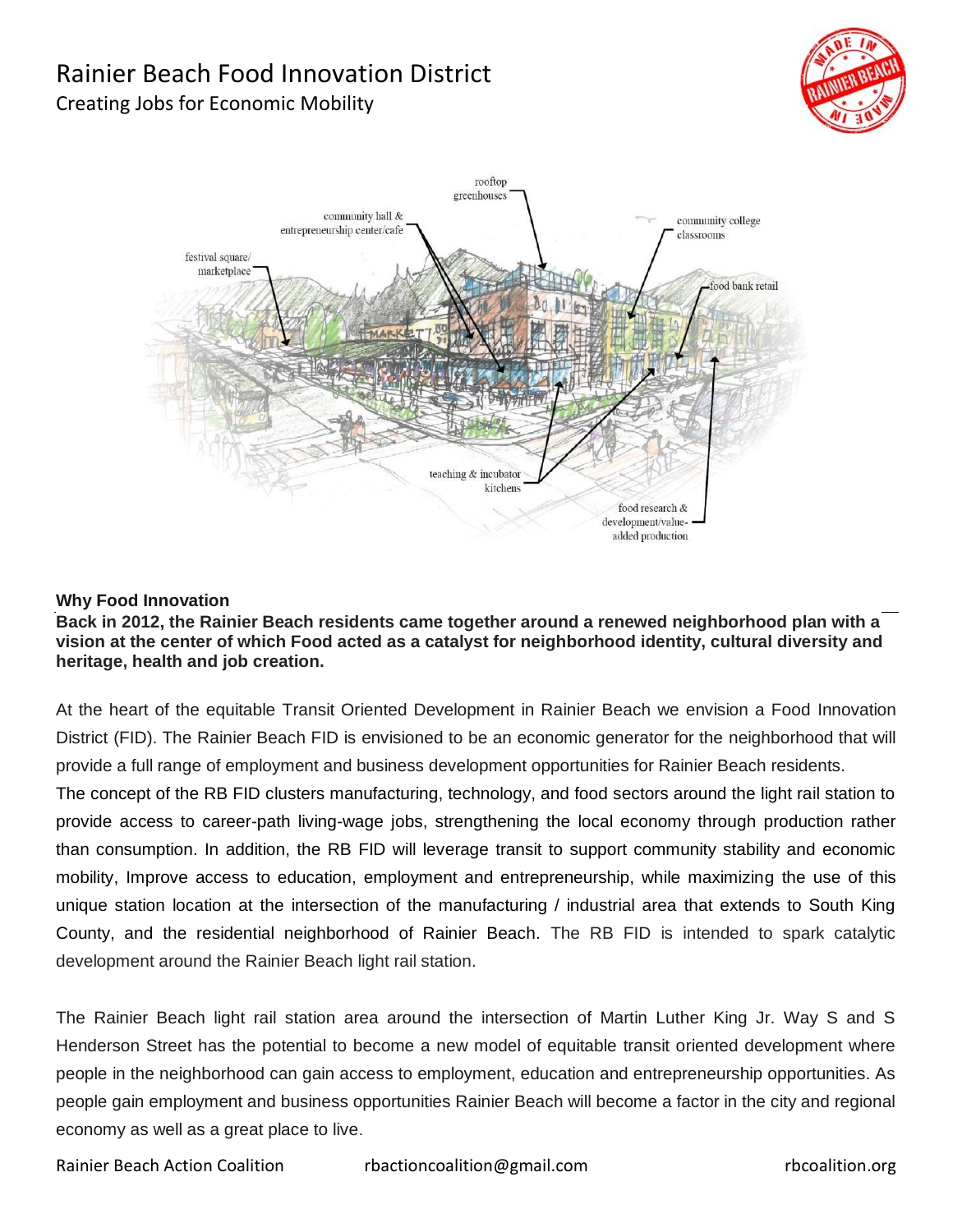Creating Jobs for Economic Mobility



### **Community & Regional Benefits**

- Rainier Beach has the highest level of unemployment rates (*Rainier Beach 6.9%, Seattle 5.9%, USA 6.2%)*
- $\div$  Jobs are an anti displacement strategy
- $\div$  Local food innovation (growing, production and distribution) is projected to be a top ten growth industry over the next decade *(There is industry and academic research that provides quantitative argument)*
- Ability to create strong business models with anchor institutions such as hospitals, universities, etc. to create additional public benefit for low income communities and strengthen the local economy
- The demand for locally grown and produced food is growing.
- A local food production and distribution industry is beneficial for community development *(Rainier Beach Neighborhood Plan Update)*



#### **Moving the Food Innovation District**

The community's vision for the first phase of the RB Food Innovation District is the Rainier Beach Food Innovation Center. A multi-purpose Food Innovation Center with wrap around services will be a catalyst for the area to bring together culinary and business skills training, and opportunities to incubate and grow businesses. Food Innovation Partners have created, sourced and provided resources in support of this vision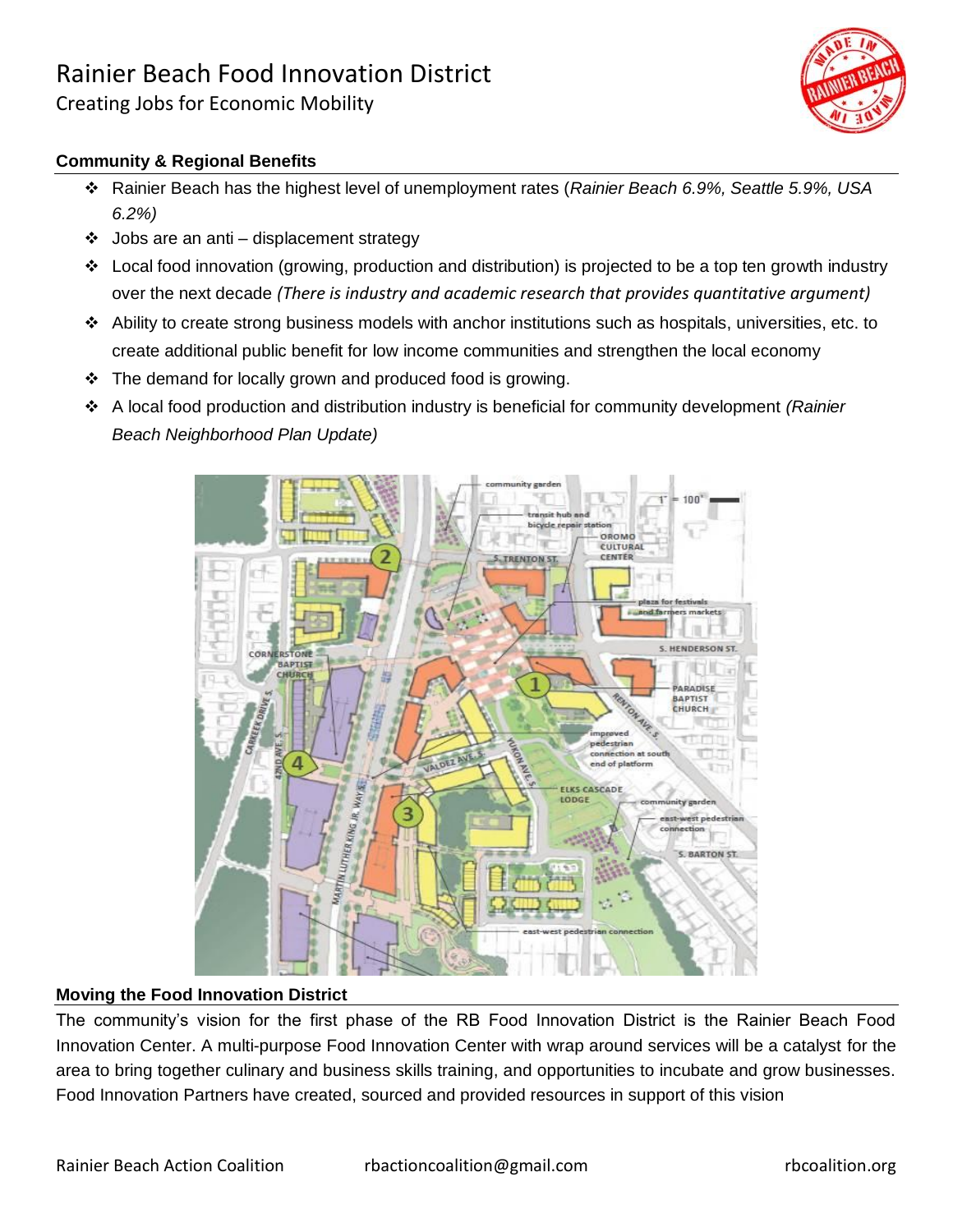## Rainier Beach Food Innovation District Creating Jobs for Economic Mobility





- ❖ Rainier Beach Neighborhood Plan Update
- Southeast Effective Development (SEED) investment in Rainier Beach Food & Farm Hub
- ◆ VIA Architects Rainier Beach Food Innovation Development Strategy
- Jonathan Rose Companies Rainier Beach Food Innovation District Development Strategy & RB Food Innovation District Business Plan Case Study
- $\div$  Daniel Rose Center for Public Leadership & the Urban Land Institute Recommendations on Redeveloping South Seattle Rainier Beach Neighborhood
- American Communities Trust Food Innovation District Case Study
- ❖ Communities of Opportunity Coalition Partner

### **Next Steps** *(Funding, Programming, Strategy)*

- Confirming Rainier Beach Plan Update adoption by the City of Seattle *Council Member Mike O'Brien's Office*
- Incentivizing the Rainier Beach Re-zone for Jobs Creation *Department of Planning & Development*
- Approval of FID/C in City Council Budget *RBAC & Food Innovation Partners*
- Wells Fargo Planning Grant/Coordination of TOD priorities with Othello *RBAC*
- Kresge Planning Grant/Rainier Beach Community Update & FID/C Program Planning *RBAC*